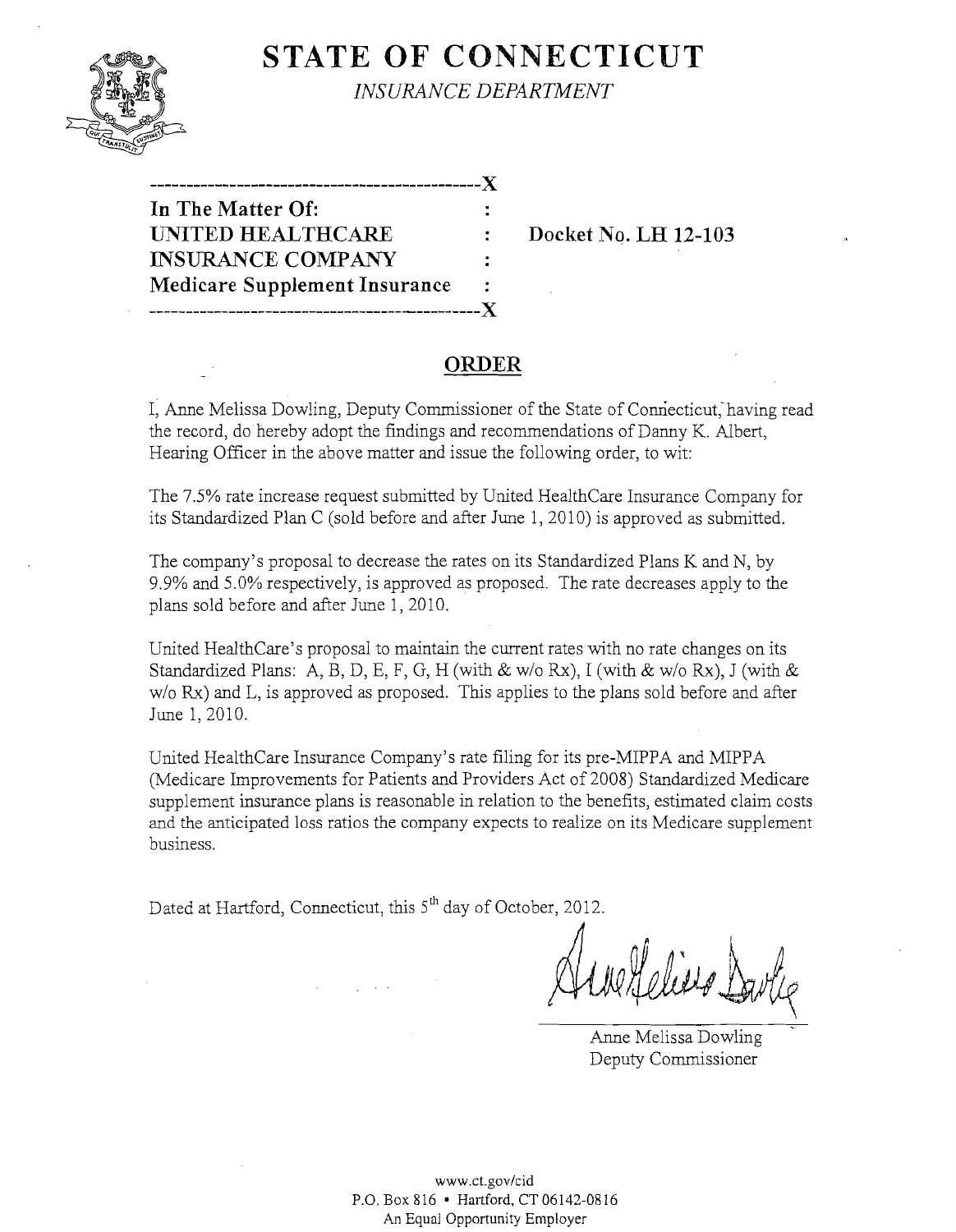

**STATE OF CONNECTICUT** 

*INSURANCE DEPARTMENT* 

| .                                    |   |
|--------------------------------------|---|
| In The Matter Of:                    |   |
| UNITED HEALTHCARE                    |   |
| <b>INSURANCE COMPANY</b>             | ÷ |
| <b>Medicare Supplement Insurance</b> |   |
|                                      |   |

**Docket No. LH 12-103** 

## **PROPOSED FINAL DECISION**

# 1. **INTRODUCTION**

The Insurance Commissioner of the State of Connecticut is empowered to review rates charged for individual and group Medicare supplement policies sold to any resident of this State who is eligible for Medicare. The source for this regulatory authority is contained in Chapter 700c and Section 38a-495a of the Connecticut General Statutes.

After due notice a hearing was held at the Insurance Department in Hartford on September 19, 2012 to consider whether or not the rate increase requested by United Healthcare Insurance Company on its Medicare supplement business should be approved.

No member from the general public or public officials attended the hearing.

One company representative participated in the hearing. Two other representatives participated via speaker phone.

The hearing was conducted in accordance with the requirements of Section 38a-474, Connecticut General Statutes, the Uniform Administrative Procedures Act, Chapter 54 of the Connecticut General Statutes, and the Insurance Department Rules of Practice, Section 38a-8-l et seq. of the Regulations of Connecticut State Agencies.

A Medicare supplement (or Medigap) policy is a private health insurance policy sold on an individual or group basis which provides benefits that are additional to the benefits provided by Medicare. For many years Medicare supplement policies have been highly regulated under both state and federal law to protect the interests of persons eligible for Medicare who depend on these policies to provide additional coverage for the costs of health care.

Effective December 1,2005, Connecticut amended its program of standardized Medicare supplement policies in accordance with Section 38a-495a of the Connecticut General Statutes, and Sections 38a-495a-l through 38a-495a-2l of the Regulations of Connecticut Agencies. This program, which conforms to federal requirements, provides that all insurers offering Medicare supplement policies for sale in the state must offer the basic "core" package of benefits known as Plan A. Insurers may also offer any one or more of eleven other plans (Plans B through L).

> www.CLgov/cid P.O. Box 816 • Hartford, CT 06142-0816 An Equal Opportunity Employer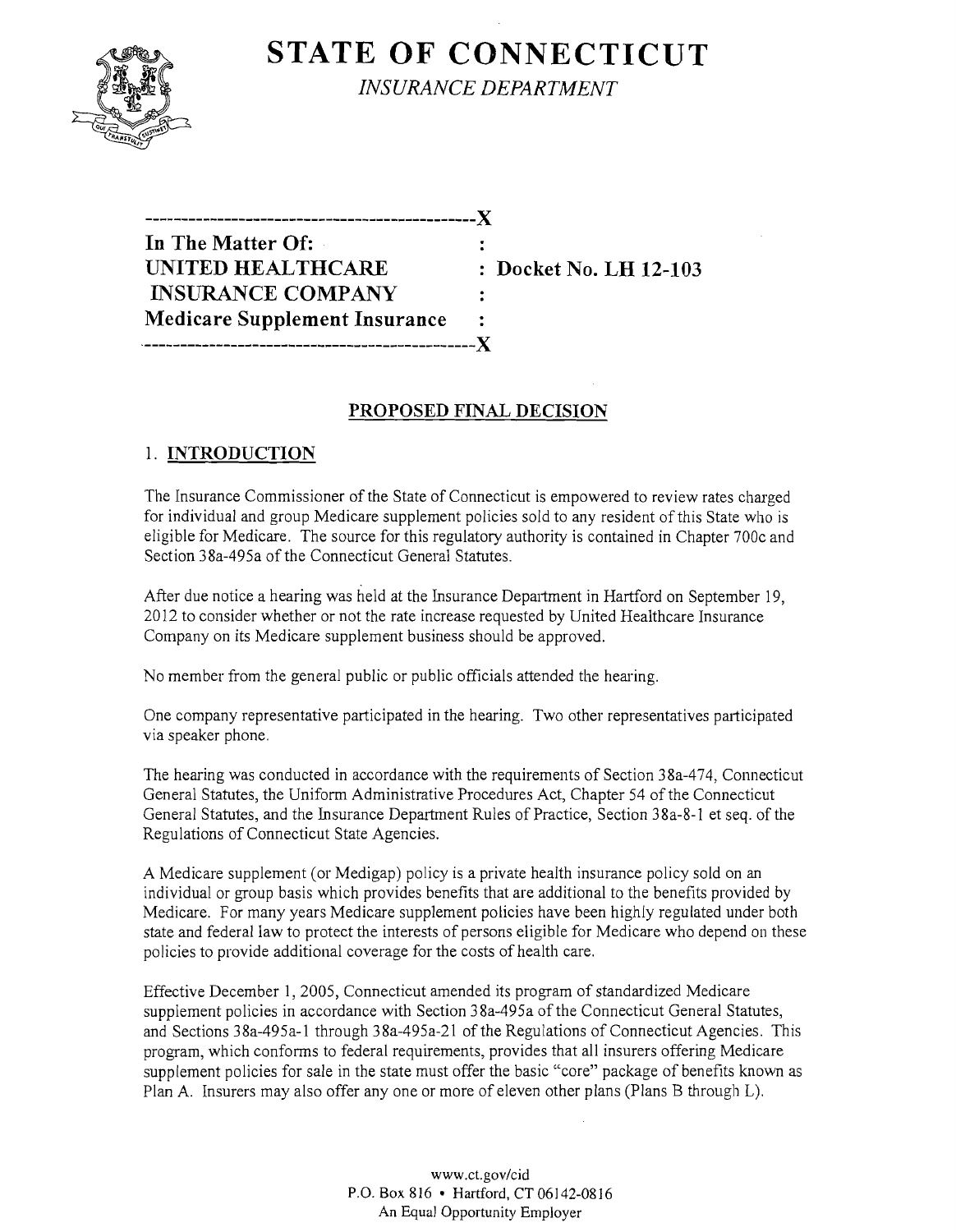Effective January 1,2006, in accordance with Section 38a-495c of the Connecticut General Statutes (as amended by Public Act 05-20) premiums for all Medicare supplement policies in the state must use community rating. Rates for Plans A through L must be computed without regard to age, gender, previous claims history or the medical condition of any person covered by a Medicare supplement policy or certificate.

The statute provides that coverage under Plan A through L may not be denied on the basis of age, gender, previous claims history or the medical condition of any covered person. Insurers may exclude benefits for losses incurred within six months from the effective date of coverage based on a pre-existing condition.

Effective October 1, 1998, carriers that offer Plan B or Plan C must make these plans as well as Plan A, available to all persons eligible for Medicare by reason of disability.

Insurers must also make the necessary arrangements to receive notice of all claims paid by Medicare for their insureds so that supplemental benefits can be computed and paid without requiring insureds to file claim forms for such benefits. This process of direct notice and automatic claims payment is commonly referred to as "piggybacking" or "crossover".

Sections 38a-495 and 38a-522 of the Connecticut General Statutes, and Section 38a-495a-10 of the Regulations of Connecticut Agencies, state that individual and group Medicare supplement policies must have anticipated loss ratios of 65% and 75%, respectively. Under Sections 38a-495-7 and 38a-495a-1 0 ofthe Regulations of Connecticut Agencies, filings for rate increases must demonstrate that actual and expected losses in relation to premiums meet these standards, and anticipated loss ratios for the entire future period for which the requested premiums are calculated to provide coverage must be expected to equal or exceed the appropriate loss ratio standard.

Section 38a-473 of the Connecticut General Statutes provides that no insurer may incorporate in its rates for Medicare supplement policies factors for expenses that exceed 150% of the average expense ratio for that insurer's entire written premium for all lines of health insurance for the previous calendar year.

## II. **FINDING OF FACT**

After reviewing the exhibits entered into the record of this proceeding, the testimony of the witnesses, and utilizing the experience, technical competence and specialized knowledge of the Insurance Department, the undersigned makes the following findings of fact:

#### General

United HealthCare was granted a rate increases and decreases on its Connecticut Medicare Supplement AARP block of business for 2012. The current filing for 2013 rates request the following increases/decreases:

| Diff.    |
|----------|
| $(\% )$  |
| 7.5%     |
| $-9.9\%$ |
| $-5.0\%$ |
|          |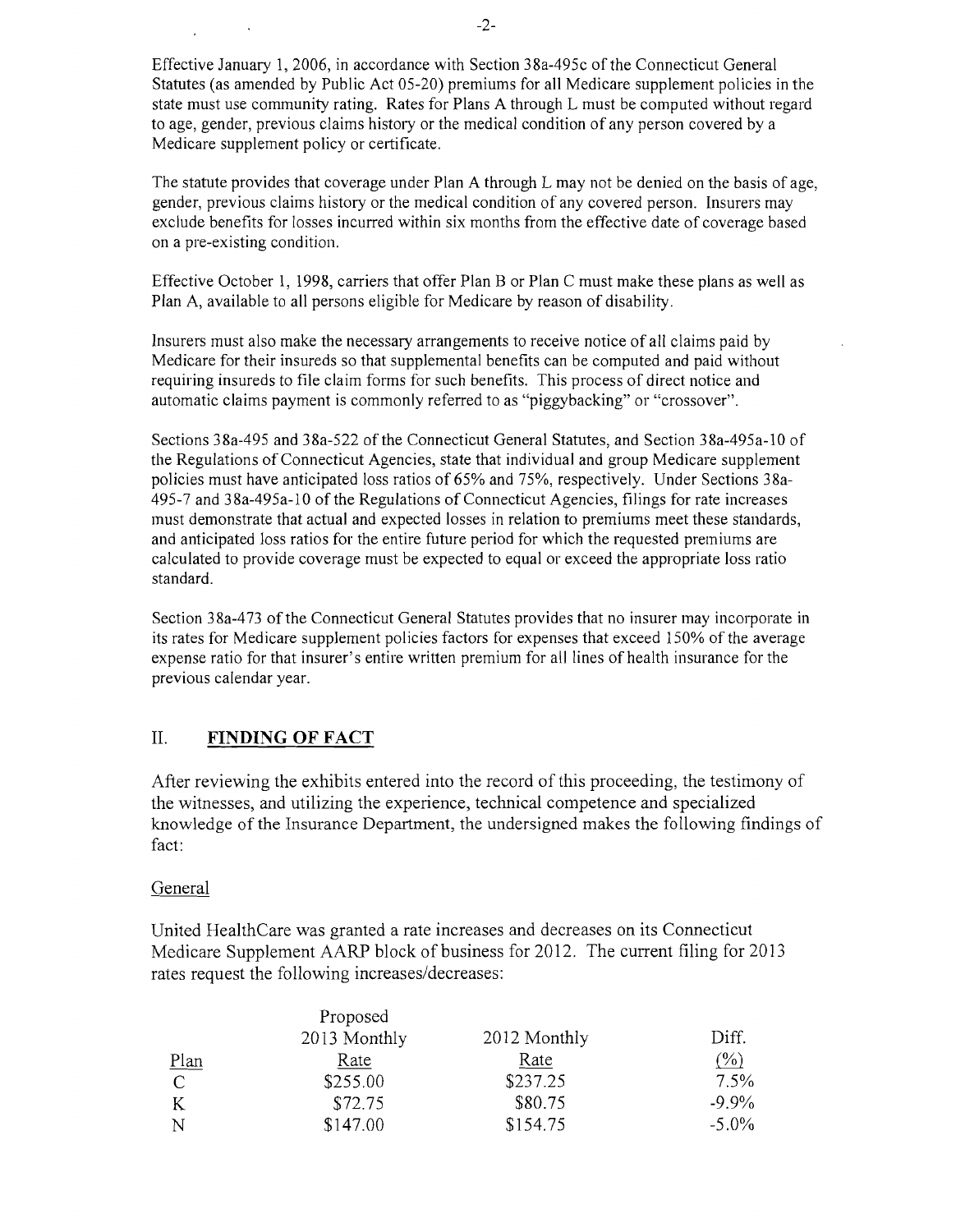No rate change requested for Plans A, B, D, E, F, G, H (with and without drugs), I (with and without drugs), J (with and without drugs) and L.

|                               | 2010    | 2011     | 2012     | 2013    |
|-------------------------------|---------|----------|----------|---------|
| Medicare Part A Deductible    | \$1,110 | \$1,132  | \$1,156  | \$1,188 |
| % Change in Part A Deductible | 3.0%    | $2.9\%$  | $2.1\%$  | 2.8%    |
| Utilization Trend             | $5.6\%$ | $-0.2\%$ | $-0.4\%$ | 2.7%    |
| Composite Trend               | 8.8%    | $2.7\%$  | $1.7\%$  | 5.5%    |

United HealthCare calculated the Medicare Part A trend as follows:

 $\mathcal{L}^{\text{max}}$  and  $\mathcal{L}^{\text{max}}$ 

United HealthCare's standardized plans prior to June 1, 2010 cover approximately 62,690, with an additional 15,667 covered under the new MIPPA plan. The standardized MIPPA plans are available on a group basis under a group policy issued to the American Association of Retired Persons (AARP).

United HealthCare certified that the expense factors, within the proposed rates, are in compliance with section 38a-473, C.G.S.

| Plan         | 2010  | 2011  | 2012  |
|--------------|-------|-------|-------|
| A            | 71.0% | 75.5% | 82.4% |
| B            | 78.5% | 80.9% | 85.4% |
| $\mathsf{C}$ | 93.6% | 90.2% | 89.6% |
| D            | 81.3% | 73.3% | 80.7% |
| E            | 80.5% | 79.1% | 81.0% |
| F            | 77.5% | 74.5% | 82.2% |
| G            | 77.2% | 84.9% | 80.2% |
| H            | 87.2% | 77.5% | 89.2% |
| I            | 85.6% | 78.0% | 75.6% |
| J            | 85.2% | 79.5% | 81.0% |
| K            | 40.9% | 57.5% | 62.6% |
| L            | 60.9% | 64.1% | 78.1% |
| N            | 64.3% | 63.8% | 71.9% |
| Total        | 83.0% | 78.7% | 82.5% |

The Connecticut loss ratios for the standardized block of business are as follows:

The experience for 2012 is through July.

# Compliance with Reg. 38a-474 (submission and review of rates for Medicare supplement)

United HealthCare's 2012 Medicare supplement rate filing proposals are in compliance with the requirements of regulation 38a-474 as it applies to the contents of the rate submission as well as the actuarial memorandums.

It has been confirmed that United HealthCare makes standardized Plans A, Band C available to persons eligible for Medicare by reason of a disability only if they are